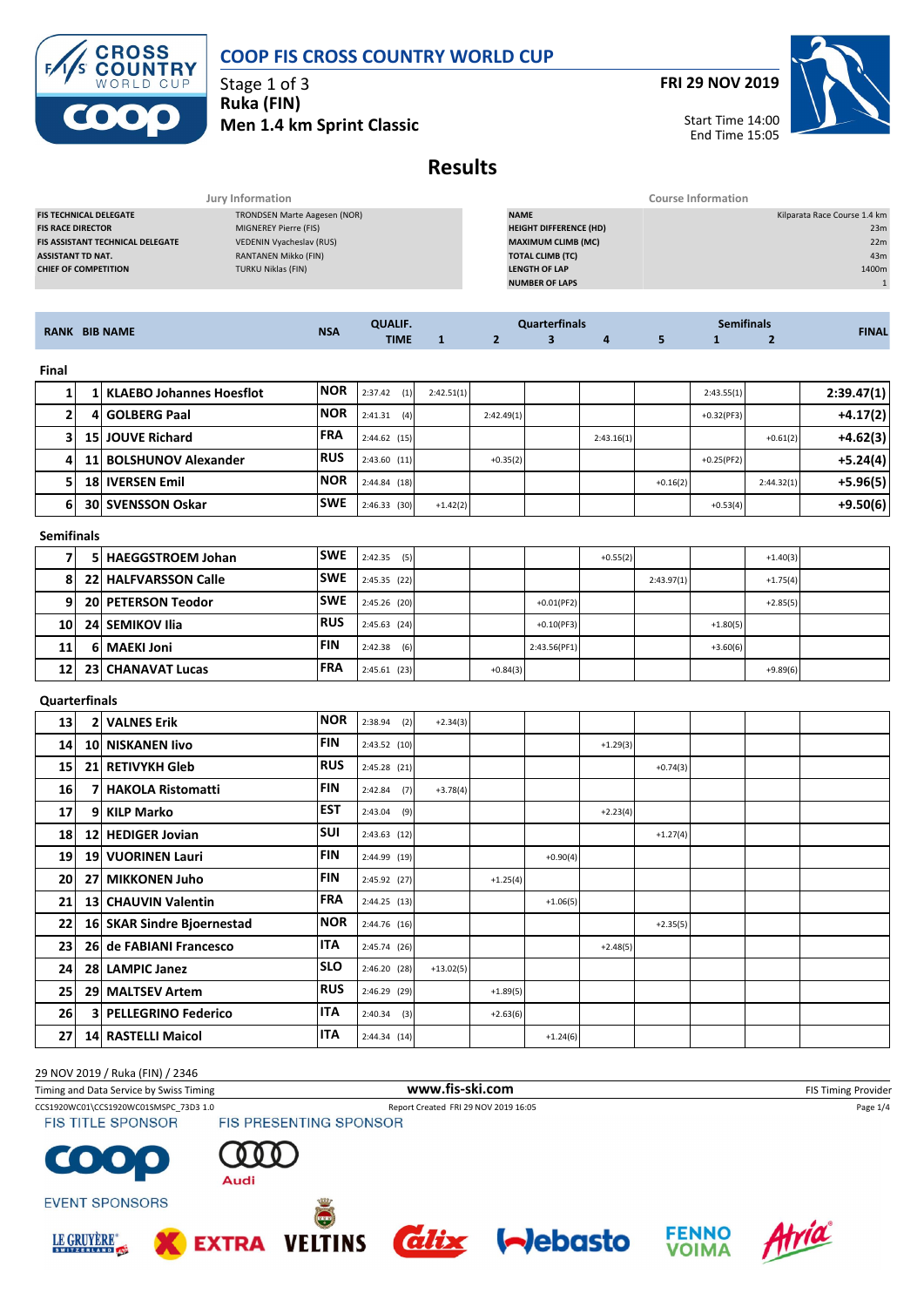

Stage 1 of 3 **Ruka (FIN) Men 1.4 km Sprint Classic** **FRI 29 NOV 2019**



Start Time 14:00 End Time 15:05

**Results**

| <b>RANK BIB NAME</b> |                                          | <b>NSA</b> | <b>QUALIF.</b> |     |                | <b>Quarterfinals</b>    |                         |            |              | <b>Semifinals</b> | <b>FINAL</b> |
|----------------------|------------------------------------------|------------|----------------|-----|----------------|-------------------------|-------------------------|------------|--------------|-------------------|--------------|
|                      |                                          |            | <b>TIME</b>    | 1   | $\overline{2}$ | $\overline{\mathbf{3}}$ | $\overline{\mathbf{a}}$ | 5          | $\mathbf{1}$ | $\overline{2}$    |              |
| 28                   | 17 HAARALA Juuso                         | <b>FIN</b> | $2:44.83$ (17) |     |                |                         |                         | $+2.49(6)$ |              |                   |              |
| 29                   | 25 LEPISTO Lauri                         | <b>FIN</b> | 2:45.64 (25)   |     |                |                         | $+3.17(6)$              |            |              |                   |              |
| 30                   | 8 USTIUGOV Sergey                        | <b>RUS</b> | $2:42.94$ (8)  | RAL |                |                         |                         |            |              |                   |              |
| Qualification        |                                          |            |                |     |                |                         |                         |            |              |                   |              |
| 31                   | <b>BORTSOV Konstantin</b>                | <b>KAZ</b> | 2:46.35(31)    |     |                |                         |                         |            |              |                   |              |
| 32                   | <b>BOLGER Kevin</b>                      | <b>USA</b> | 2:46.74 (32)   |     |                |                         |                         |            |              |                   |              |
| 33                   | <b>LARKOV Andrey</b>                     | <b>RUS</b> | 2:46.91 (33)   |     |                |                         |                         |            |              |                   |              |
| 34                   | <b>MANIFICAT Maurice</b>                 | <b>FRA</b> | $2:46.98$ (34) |     |                |                         |                         |            |              |                   |              |
| 35                   | <b>U23</b><br><b>SUHONEN Verneri</b>     | <b>FIN</b> | 2:47.00 (35)   |     |                |                         |                         |            |              |                   |              |
| 36                   | <b>HAKALA Karri</b>                      | <b>FIN</b> | 2:47.21 (36)   |     |                |                         |                         |            |              |                   |              |
| 37                   | <b>NOVAK Michal</b>                      | <b>CZE</b> | 2:47.50 (37)   |     |                |                         |                         |            |              |                   |              |
| 38                   | <b>SUN Qinghai</b>                       | <b>CHN</b> | 2:47.74 (38)   |     |                |                         |                         |            |              |                   |              |
| 39                   | <b>TOENSETH Didrik</b>                   | <b>NOR</b> | 2:47.78 (39)   |     |                |                         |                         |            |              |                   |              |
| 40                   | YAKIMUSHKIN Ivan                         | <b>RUS</b> | 2:48.00 (40)   |     |                |                         |                         |            |              |                   |              |
| 41                   | <b>SELLER Ludek</b>                      | <b>CZE</b> | 2:48.22 (41)   |     |                |                         |                         |            |              |                   |              |
| 42                   | <b>HYVARINEN Perttu</b>                  | <b>FIN</b> | 2:48.37(42)    |     |                |                         |                         |            |              |                   |              |
| 43                   | <b>VORANAU Aliaksandr</b>                | <b>BLR</b> | 2:48.46 (43)   |     |                |                         |                         |            |              |                   |              |
| 44                   | <b>ZELGER Stefan</b>                     | <b>ITA</b> | 2:48.56 (44)   |     |                |                         |                         |            |              |                   |              |
| 45                   | <b>JONSSON Olof</b>                      | <b>SWE</b> | 2:48.74 (45)   |     |                |                         |                         |            |              |                   |              |
| 46                   | <b>SUNDBY Martin Johnsrud</b>            | <b>NOR</b> | 2:48.97 (46)   |     |                |                         |                         |            |              |                   |              |
| 47                   | <b>BJORNSEN Erik</b>                     | <b>USA</b> | 2:49.21(47)    |     |                |                         |                         |            |              |                   |              |
| 48                   | MIYAZAWA Hiroyuki                        | <b>JPN</b> | 2:49.48 (48)   |     |                |                         |                         |            |              |                   |              |
| 49                   | <b>MELNICHENKO Andrey</b>                | <b>RUS</b> | 2:49.60 (49)   |     |                |                         |                         |            |              |                   |              |
| 50                   | <b>HAMILTON Simeon</b>                   | <b>USA</b> | 2:49.64 (50)   |     |                |                         |                         |            |              |                   |              |
| 51                   | <b>U23</b><br><b>BRUGGER Janosch</b>     | <b>GER</b> | 2:49.68 (51)   |     |                |                         |                         |            |              |                   |              |
| 52                   | <b>LEHTONEN Lari</b>                     | <b>FIN</b> | 2:49.85 (52)   |     |                |                         |                         |            |              |                   |              |
| 53                   | <b>SIMENC Miha</b>                       | <b>SLO</b> | 2:50.19 (53)   |     |                |                         |                         |            |              |                   |              |
| 54                   | <b>BURY Kamil</b>                        | <b>POL</b> | 2:50.22 (54)   |     |                |                         |                         |            |              |                   |              |
| 55                   | <b>SCHNIDER Ueli</b>                     | SUI        | 2:50.23 (55)   |     |                |                         |                         |            |              |                   |              |
| 56                   | <b>STAREGA Maciej</b>                    | <b>POL</b> | 2:50.25 (56)   |     |                |                         |                         |            |              |                   |              |
| 57                   | <b>VUORELA Markus</b>                    | <b>FIN</b> | 2:50.47 (57)   |     |                |                         |                         |            |              |                   |              |
| 58                   | <b>COLOGNA Dario</b>                     | SUI        | 2:50.62 (58)   |     |                |                         |                         |            |              |                   |              |
| 59                   | <b>KRUEGER Simen Hegstad</b>             | <b>NOR</b> | 2:50.78 (59)   |     |                |                         |                         |            |              |                   |              |
| 60                   | <b>AHONEN Olli</b>                       | <b>FIN</b> | 2:50.79 (60)   |     |                |                         |                         |            |              |                   |              |
| 61                   | <b>U23 KAZ</b><br><b>DYUSSENOV Asset</b> |            | $2:51.06$ (61) |     |                |                         |                         |            |              |                   |              |
| 62                   | <b>GROS Baptiste</b>                     | <b>FRA</b> | 2:51.37(62)    |     |                |                         |                         |            |              |                   |              |

29 NOV 2019 / Ruka (FIN) / 2346

Timing and Data Service by Swiss Timing **WWW.fis-Ski.com www.fis-ski.com** FIS Timing Provider

CCS1920WC01\CCS1920WC01SMSPC\_73D3 1.0 Report Created FRI 29 NOV 2019 16:05 Page 2/4<br>
FIS TITLE SPONSOR FIS PRESENTING SPONSOR

**FIS TITLE SPONSOR** 



**EXTRA** 

**EVENT SPONSORS** 



 $\bullet$ 







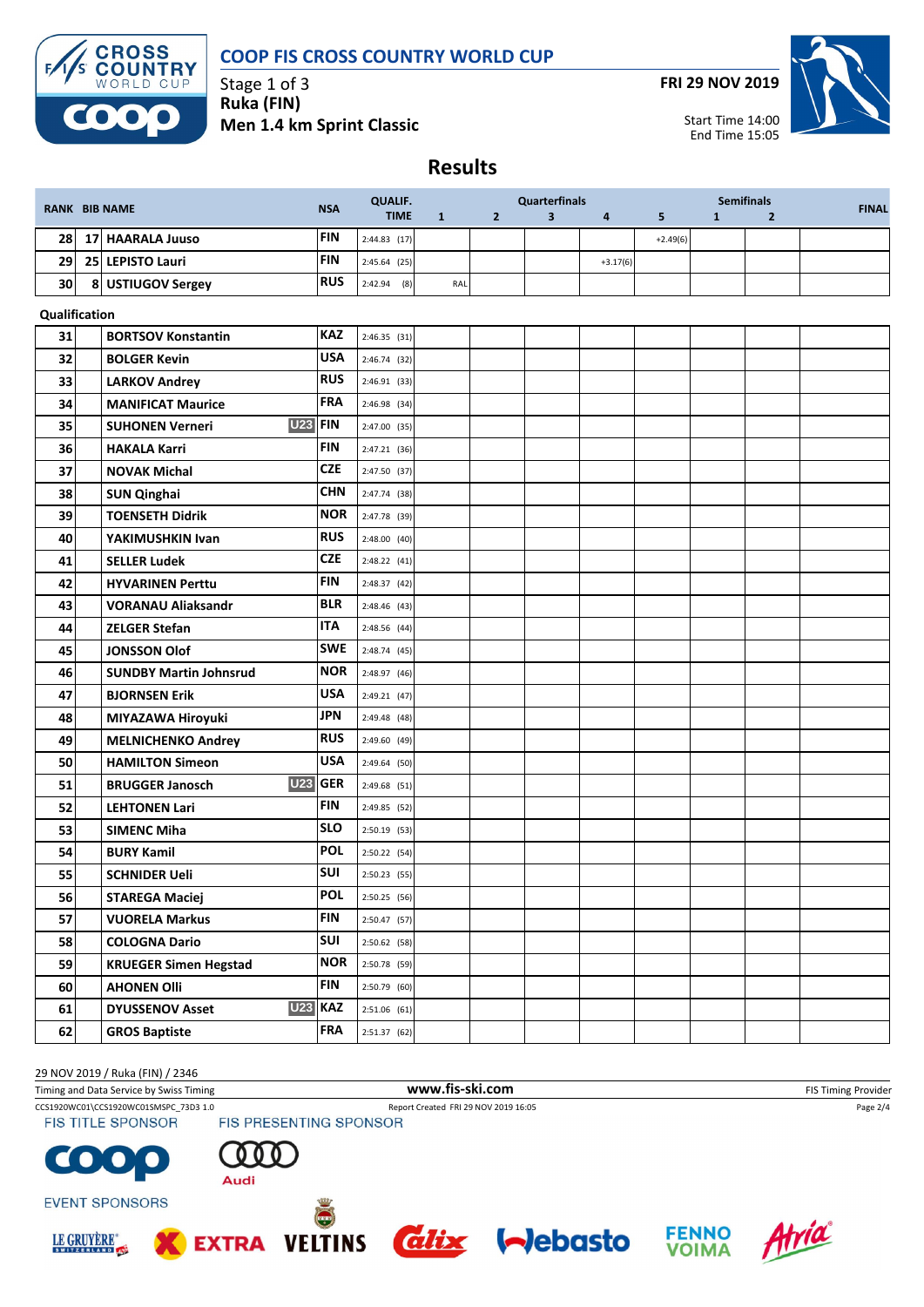

Stage 1 of 3 **Ruka (FIN) Men 1.4 km Sprint Classic** **FRI 29 NOV 2019**



Start Time 14:00 End Time 15:05

## **Results**

|    | <b>RANK BIB NAME</b>                | <b>NSA</b>     | <b>QUALIF.</b> |              |              | <b>Quarterfinals</b>    |                |   |              | <b>Semifinals</b> | <b>FINAL</b> |
|----|-------------------------------------|----------------|----------------|--------------|--------------|-------------------------|----------------|---|--------------|-------------------|--------------|
|    |                                     |                | <b>TIME</b>    | $\mathbf{1}$ | $\mathbf{2}$ | $\overline{\mathbf{3}}$ | $\overline{4}$ | 5 | $\mathbf{1}$ | $\overline{2}$    |              |
| 63 | <b>BACKSCHEIDER Adrien</b>          | FRA            | 2:51.42 (63)   |              |              |                         |                |   |              |                   |              |
| 64 | <b>EKSTROEM Axel</b>                | <b>SWE</b>     | 2:51.54 (64)   |              |              |                         |                |   |              |                   |              |
| 65 | <b>U23</b><br><b>PECHOUSEK Jan</b>  | <b>CZE</b>     | 2:51.62(65)    |              |              |                         |                |   |              |                   |              |
| 66 | <b>KLIMIN Olzhas</b>                | <b>KAZ</b>     | 2:51.64(66)    |              |              |                         |                |   |              |                   |              |
| 67 | <b>KRASOVSKYI Oleksii</b>           | <b>UKR</b>     | 2:51.97 (67)   |              |              |                         |                |   |              |                   |              |
| 68 | <b>BURMAN Jens</b>                  | <b>SWE</b>     | 2:52.31(68)    |              |              |                         |                |   |              |                   |              |
| 69 | <b>KARPPANEN Miro</b>               | <b>FIN</b>     | 2:52.39 (69)   |              |              |                         |                |   |              |                   |              |
| 70 | <b>POROSHKIN Ilia</b>               | <b>RUS</b>     | 2:52.70 (70)   |              |              |                         |                |   |              |                   |              |
| 71 | <b>SANDSTROEM Bjoern</b>            | <b>SWE</b>     | 2:52.80 (71)   |              |              |                         |                |   |              |                   |              |
| 72 | <b>U23 EST</b><br><b>ROOS Henri</b> |                | 2:53.00 (72)   |              |              |                         |                |   |              |                   |              |
| 73 | <b>ROETHE Sjur</b>                  | <b>NOR</b>     | 2:53.47 (73)   |              |              |                         |                |   |              |                   |              |
| 74 | <b>EISENLAUER Sebastian</b>         | <b>GER</b>     | 2:53.54 (74)   |              |              |                         |                |   |              |                   |              |
| 75 | <b>HOLUND Hans Christer</b>         | <b>NOR</b>     | 2:53.89 (75)   |              |              |                         |                |   |              |                   |              |
| 76 | <b>PUKHKALO Vitaliy</b>             | <b>KAZ</b>     | 2:54.45 (76)   |              |              |                         |                |   |              |                   |              |
| 77 | <b>SALVADORI Giandomenico</b>       | <b>ITA</b>     | $2:54.47$ (77) |              |              |                         |                |   |              |                   |              |
| 78 | <b>PARISSE Clement</b>              | <b>FRA</b>     | 2:54.71 (78)   |              |              |                         |                |   |              |                   |              |
| 79 | <b>U23</b><br><b>HIMMA Martin</b>   | <b>EST</b>     | 2:54.75 (79)   |              |              |                         |                |   |              |                   |              |
| 80 | <b>MUSGRAVE Andrew</b>              | <b>GBR</b>     | 2:55.11 (80)   |              |              |                         |                |   |              |                   |              |
| 81 | <b>RUEESCH Jason</b>                | <b>SUI</b>     | 2:55.39 (81)   |              |              |                         |                |   |              |                   |              |
| 82 | <b>KLEE Beda</b>                    | <b>SUI</b>     | 2:55.97 (82)   |              |              |                         |                |   |              |                   |              |
| 83 | <b>VELICHKO Yevgeniy</b>            | <b>KAZ</b>     | 2:56.07 (83)   |              |              |                         |                |   |              |                   |              |
| 84 | <b>WICK Thomas</b>                  | <b>GER</b>     | 2:56.13(84)    |              |              |                         |                |   |              |                   |              |
| 85 | <b>SEMENOV Michail</b>              | <b>BLR</b>     | 2:56.16 (85)   |              |              |                         |                |   |              |                   |              |
| 86 | <b>BAUMANN Jonas</b>                | <b>SUI</b>     | 2:56.28 (86)   |              |              |                         |                |   |              |                   |              |
| 87 | <b>EINARSSON Snorri Eythor</b>      | ISL            | 2:56.45 (87)   |              |              |                         |                |   |              |                   |              |
| 88 | <b>BOEGL Lucas</b>                  | <b>GER</b>     | 2:57.15 (88)   |              |              |                         |                |   |              |                   |              |
| 89 | <b>BABA Naoto</b>                   | <b>JPN</b>     | 2:57.36 (89)   |              |              |                         |                |   |              |                   |              |
| 90 | <b>BURY Dominik</b>                 | <b>POL</b>     | 2:57.42 (90)   |              |              |                         |                |   |              |                   |              |
| 91 | YOSHIDA Keishin                     | <b>JPN</b>     | 2:57.51 (91)   |              |              |                         |                |   |              |                   |              |
| 92 | <b>SHANG Jincai</b>                 | CHN            | 2:58.61(92)    |              |              |                         |                |   |              |                   |              |
| 93 | <b>KOSTRUBA Yan</b>                 | <b>U23 UKR</b> | 2:58.77 (93)   |              |              |                         |                |   |              |                   |              |
| 94 | <b>NORRIS David</b>                 | <b>USA</b>     | 2:59.73 (94)   |              |              |                         |                |   |              |                   |              |
| 95 | <b>PATTERSON Scott</b>              | <b>USA</b>     | 3:00.79 (95)   |              |              |                         |                |   |              |                   |              |
| 96 | <b>KATZ Andreas</b>                 | <b>GER</b>     | 3:01.50 (96)   |              |              |                         |                |   |              |                   |              |
| 97 | <b>DOBLER Jonas</b>                 | <b>GER</b>     | 3:01.82 (97)   |              |              |                         |                |   |              |                   |              |
| 98 | <b>MIKAYELYAN Mikayel</b>           | <b>U23 ARM</b> | 3:02.14 (98)   |              |              |                         |                |   |              |                   |              |

29 NOV 2019 / Ruka (FIN) / 2346 Timing and Data Service by Swiss Timing **WWW.fis-Ski.com www.fis-ski.com** FIS Timing Provider CCS1920WC01\CCS1920WC01SMSPC\_73D3 1.0 Report Created FRI 29 NOV 2019 16:05 Page 3/4<br>
FIS TITLE SPONSOR FIS PRESENTING SPONSOR **FIS TITLE SPONSOR**  $\bullet$ Audi **EVENT SPONSORS** Atria **FENNO**<br>VOIMA *<u>alix</u> <u>Alebasto</u>* LE GRUYÈRE® **VELTINS EXTRA**